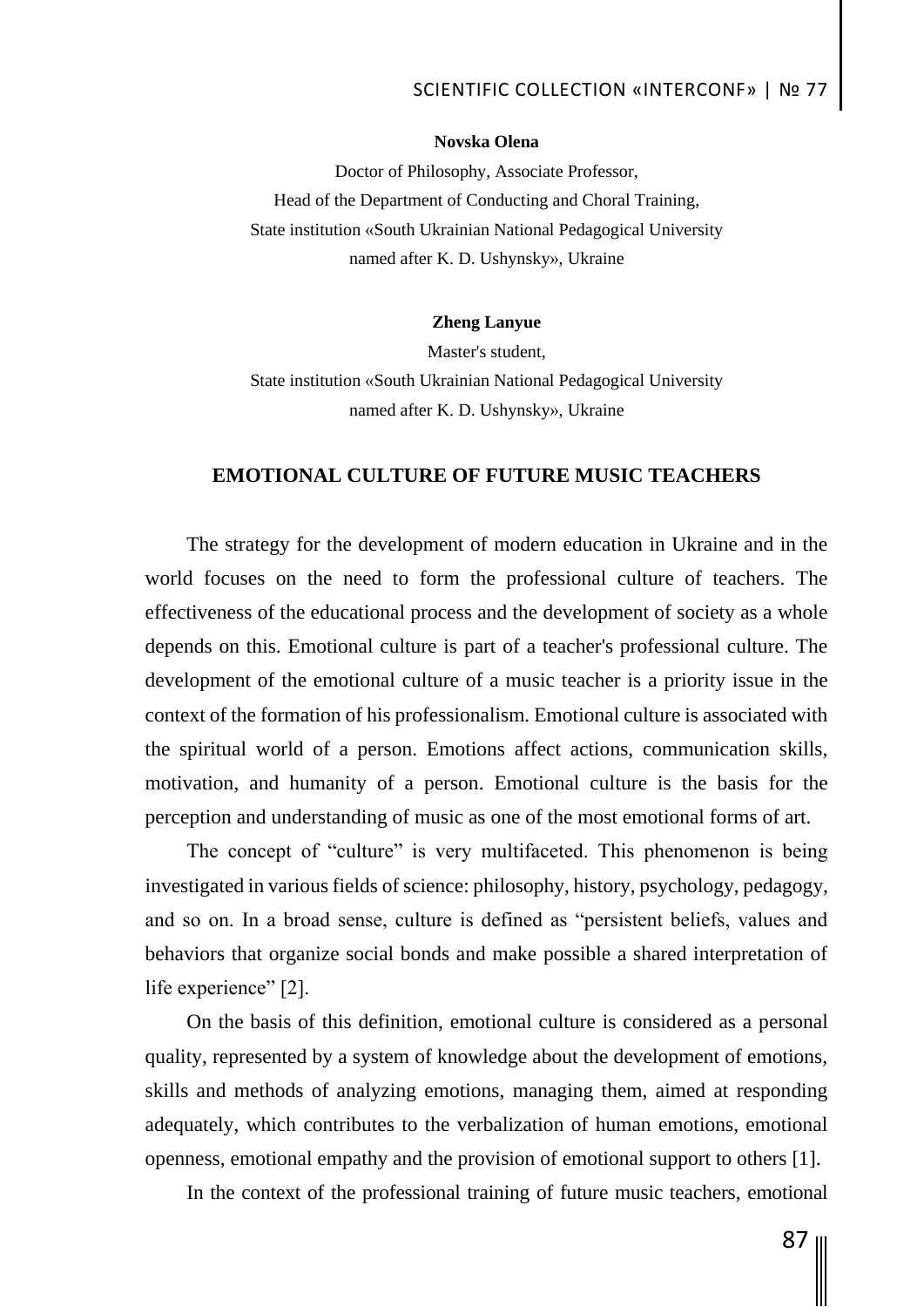## SCIENCE, EDUCATION, INNOVATION: TOPICAL ISSUES AND MODERN ASPECTS

culture is seen as a necessary personal and professional construct. The emotional culture of the teacher-musician includes the conscious use of emotional information in order to optimize artistic communication. In this understanding, emotional culture includes artistic empathy and reflection, influences motivation for professional selfdevelopment and helps to comprehend the emotional-figurative content of works of musical art.

Emotional culture is of particular importance for musical performance. The basis of a musical work is artistic emotion as the core of the author's message, which is encoded in the musical text. The emotional culture of a musician during the performance of a work is manifested through the ability to create the necessary emotional state. This is possible with the development of emotional regulation and control. Performing a piece of music requires the student to have a deep understanding of their emotions, knowledge of the mechanism for managing emotions. The student must choose the most optimal means of expressing emotions while performing music. Excessive emotional expression or insufficient expression of emotions prevents the listener from perceiving a piece of music, understanding its meaning and content.

The activity of a music teacher, piano teacher also requires a formed emotional culture. One of the main methods of working in a piano class is the demonstration method. The teacher should be able to perform a piece of music or a fragment of it in such a way as to inspire the student, help him comprehend the emotional content of music, and show him an example of optimal performing expression.

Professional training of future specialists in the field of music education should include the aspect of the formation of students' emotional culture. It is recommended to use special trainings, in particular, emotional intelligence training. Thus, the search for optimal innovative ways of developing students' emotional culture is an urgent way to improve music and pedagogical education at the university.

#### **References:**

1. Krams'ka S. G. (2015) Metodychni aspekty formyrovannya emotsiynoyi kul'tury maybutn'oho vchytelya muzichnogo mistetstva [Methodological aspects of forming of a